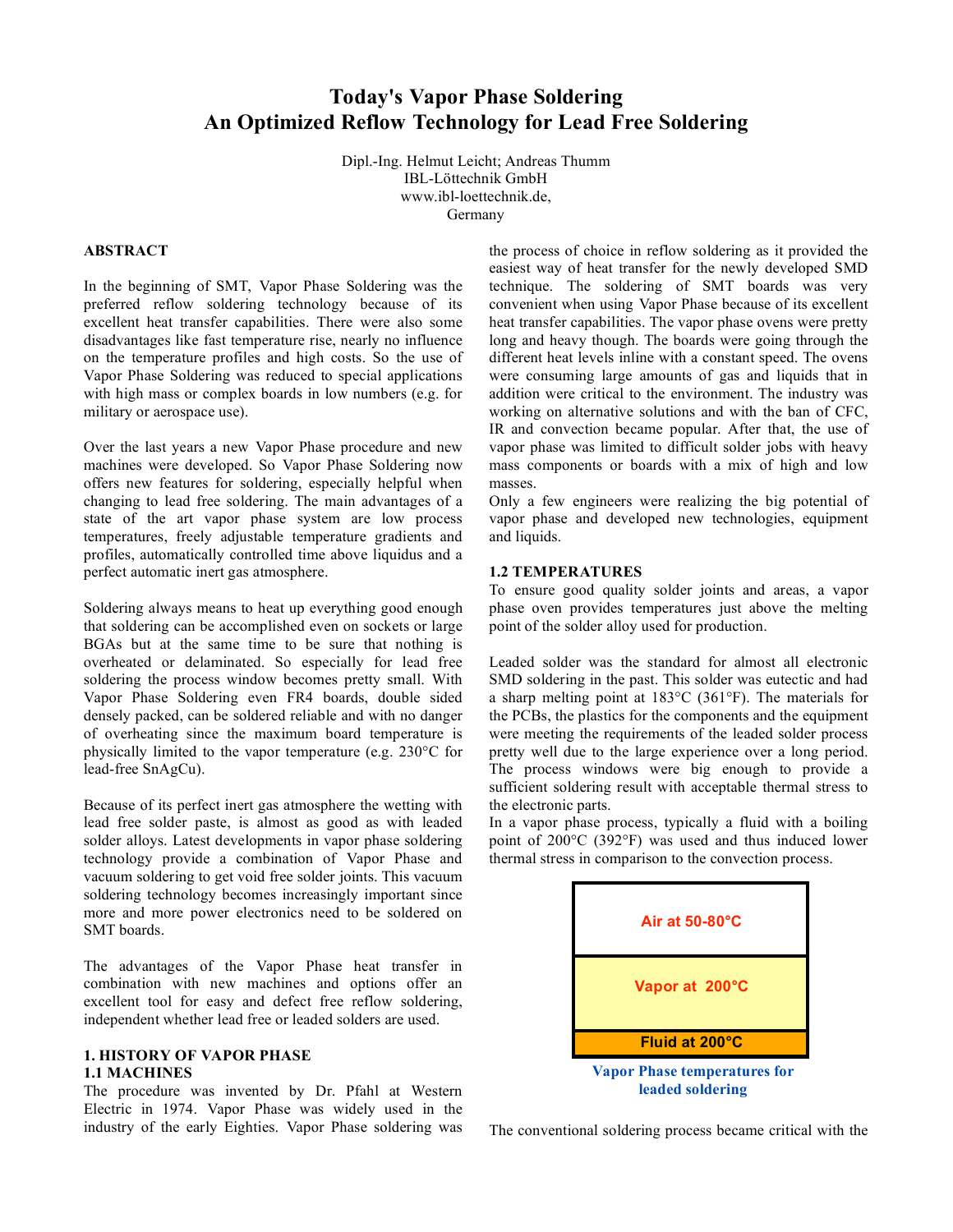ban of lead and other potentially hazardous substances with the introduction of RoHS. The industry was forced to change over to new solder alloys, which in general have significantly higher melting points. Because of various patents on these new solder pastes, the lead free solder alloys were not creating one single new standard. Thus the use of different mixtures with different melting points became the situation of today. The most common lead free solder is SnAgCu such as SAC305. The melting point is between  $217^{\circ}$ C (423°F) and  $221^{\circ}$ C (430°F). In a vapor phase system such solder pastes are processed with peak temperatures of 230°C (446°F).

Another widely used solder is the cheaper SnCu solder alloy with a melting point of 227°C (440°F). In vapor phase the use of a fluid with a boiling temperature of 240°C (464°F) was recommended.

Following the request of various companies to limit the maximum temperatures to 235°C (455°F), as mentioned in IPC standards, a smooth soldering liquid with a boiling temperature of 235°C was introduced.

This liquid works of course also perfect with all range of typical solder temperatures from 217°C to 227°C.



**Vapor Phase temperatures for lead free soldering**

The physical solder temperature limitation in a vapor phase machine reliably prevents overheating of any part in the solder process. As the vapor due to its high density is heavier than the surrounding air, the soldered parts are constantly sealed within an inert atmosphere and at the same time the wetting of the parts is supported by these conditions. The air above the vapor phase is cooled down to temperatures of 50°C to 80°C only.

## **2. TODAY'S VAPOR PHASE 2.1 MATERIALS**

The introduction of new solder alloys along with higher process temperatures is the core challenge in the transition towards lead free soldering.

Lead free solder pastes show reduced wetting properties asking for an oxygen free atmosphere. To support wetting and avoid oxidation of the electronic components due to the increased process temperatures, conventional convection systems require nitrogen gas for the soldering of high quality electronics. In vapor phase soldering the process itself provides such atmosphere and thus additional protective gas is not required.

The substrates used for PCB boards have not significantly changed. FR4, an epoxy compound, is the main board substrate used in single and multilayer designs. These substrates are heat sensitive and tend to delaminations on higher temperatures. As with other failures in electronic manufacturing such delaminations are difficult to detect with standard inspection systems. With such defects, the electronic units might function right after production, but fail after a short period. Vibrations and temperature variations further increase the failure ratio.

The plastics used for bodies, housings and in many substrates show similar thermal problems. The set up of components also did not change much during the transition to lead free soldering.

Electronic components in general are getting more powerful on the one hand, and smaller in size on the other. They need higher accuracy in all assembly processes like solder printing, placement etc. In addition it holds true that the smaller the components, the more expensive they are to check. Soldering quality under BGAs and other modern components cannot be sufficiently surveyed without expensive equipment such as x-ray. If they are not processed correctly at the first time, rework is becoming costly and time consuming. LED technique is replacing conventional bulbs and fluorescent lamps. Small in size, they are very energy efficient. For a long life, the board design allows them to transfer their heat on the PCB boards, which in turn asks for metal core boards. This combination of heavy mass and small components is the utmost pain for conventional convection soldering. Looking at today's materials in the electronic business, again vapor phase sets the standard in quality with its low temperatures, equal heat distribution and perfect wetting properties.



Modern vapor phase systems are made of stainless steel and aluminum. It is important to use high quality connectors and cables, especially when they are exposed to some heat.

## **2.2 FLUIDS**

Modern vapor phase heat transfer fluids are based on perfluoropolyethers and do not contain any CFC or other harmful ingredients. Its main properties are chemical and thermal resistance, non-toxicity (it can be found in cosmetics and as a blood replacement substance), excellent electric insulation properties, no flash or fire point, and low viscosity.

With these excellent attributes, there are no limitations for transportation and storage of these liquids.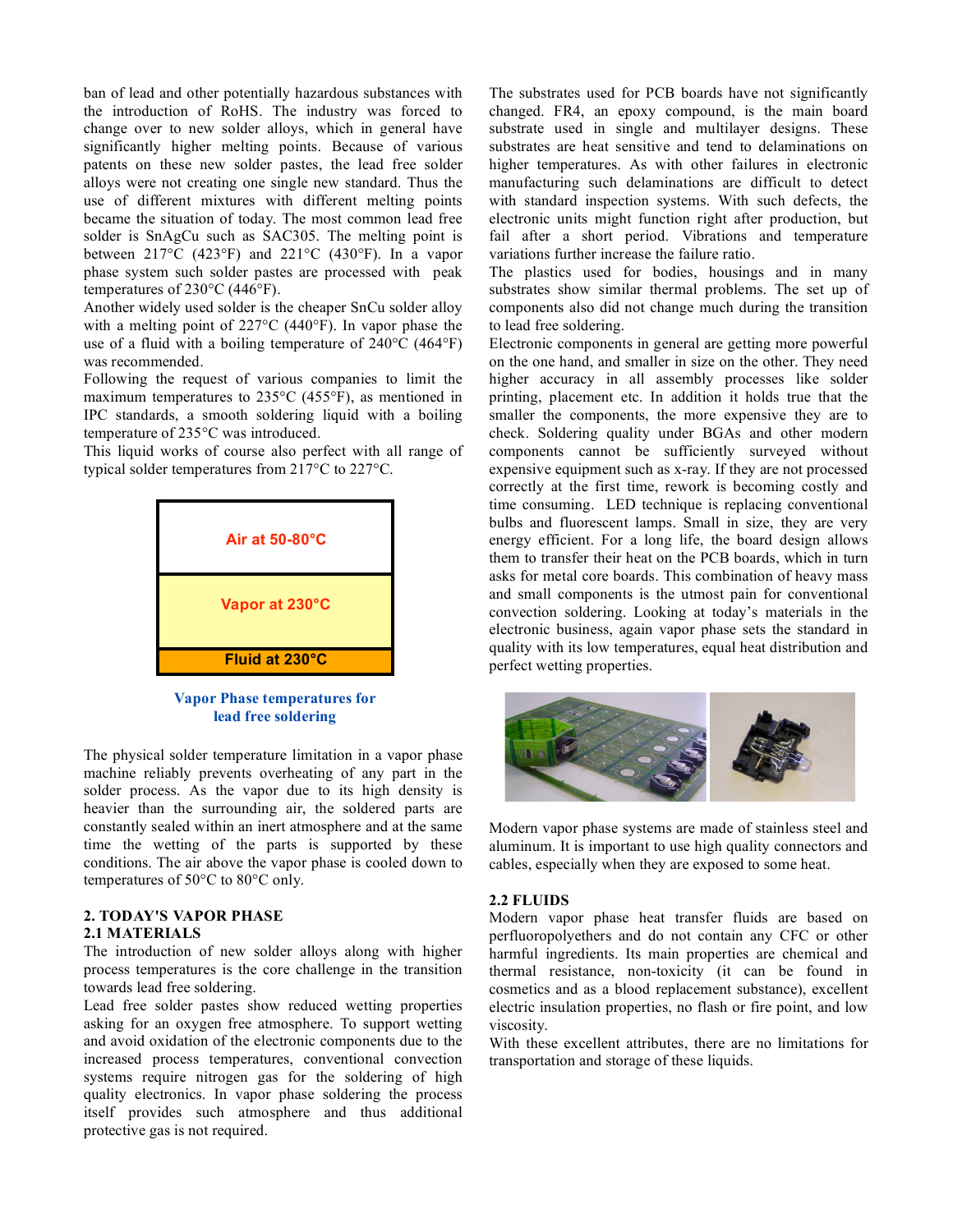The most common liquids are (boiling point in brackets):

| Leaded soldering   | LS 200 $(200^{\circ}C)$<br>LS 215 (215 $\degree$ C) |
|--------------------|-----------------------------------------------------|
| Unleaded soldering | LS 230 (230°C<br>HS 240 (240°C)                     |
| and new            | IBL 225 (225°C)                                     |
|                    | IBL 235 (235°C)                                     |

In case there is no exact information on the solder used for BGAs or other important components of a board, pre-tinned PCB boards etc., the recommendation is to use a 235°C boiling point. This provides the best compromise for all lead free applications and best possible results.

### **2.3 MACHINES**

There are a number of machine types and manufacturers on the market. They offer different solutions in a wide range of machine sizes, starting from small laboratory equipment for prototyping, testing and rework, over mid-size batch up to inline machines for high volume production. Some of the batch machines can be upgraded to inline use later as it might be needed.

When outstanding quality is needed and voids in solder joints or solder areas must be prevented, vacuum vapor phase machines are the solution.

# **Vacuum Vapor Phase Soldering**



Soldered with linear profile



Soldered with plateau profile



Soldered with optimized plateau profile



IR for preheating can be helpful to shorten process times or for glue hardening, although this can be all done in the vapor as well.

In General, vapor phase ovens have a small footprint so they need less space than a comparable convection oven. The energy consumption is by far the lowest of all reflowsoldering methods.

#### **3. CONTROL OF VAPOR PHASE HEAT TRANSFER**

## **3.1 CLASSICAL HEAT TRANSFER IN ANCIENT VAPOR PHASE SYSTEM**

The first vapor phase machines gave users not many options to control the temperatures on the boards. The boards were transported inline through the machine. The temperature gradients were high which was critical for many components and boards due to varying expansion coefficients of the different materials.

#### **Standard-VP-mode**



The PCB boards are moved into the vapor where they heat up and solder A protective layer reduces too high temperature gradients and reduces fluid consumption

### **3.2 HEAT TRANSFER CONTROLLED BY HEAT LEVEL ADJUSTMENT**

A first step to have a temperature control was to adjust the temperature gradients by regulation of the power for the heating elements. The more power is put on the heaters, the more vapor is produced and the more heat will be transferred at the same time. The boards are positioned just above the fluid and remain there for the time of heating and soldering. The raising vapor creates an inert atmosphere. The boards are heated and soldered in an oxygen-free atmosphere. Less oxide means better wetting in return. This machine concept influences the machine design as well and allows a very compact footprint.

Despite the drastically increased benefits of this machine concept, a slight time delay in the heater control prevents the creation of sophisticated temperature profiles. The effect is known from a boilerplate, with a pot of water. After turning on power, it takes some time for the water to boil; in return after switching off the power, the water continues to boil for a while.

Thus the heat level adjustment is suitable for linear temperature profiles, as soon as temperature plateau profiles are required for soldering complex boards, this technology reaches its limits.

#### **Heat Level adjustment**



The PCB boards are moved into the VP chamber and the heat is controlled by power with raising vapor level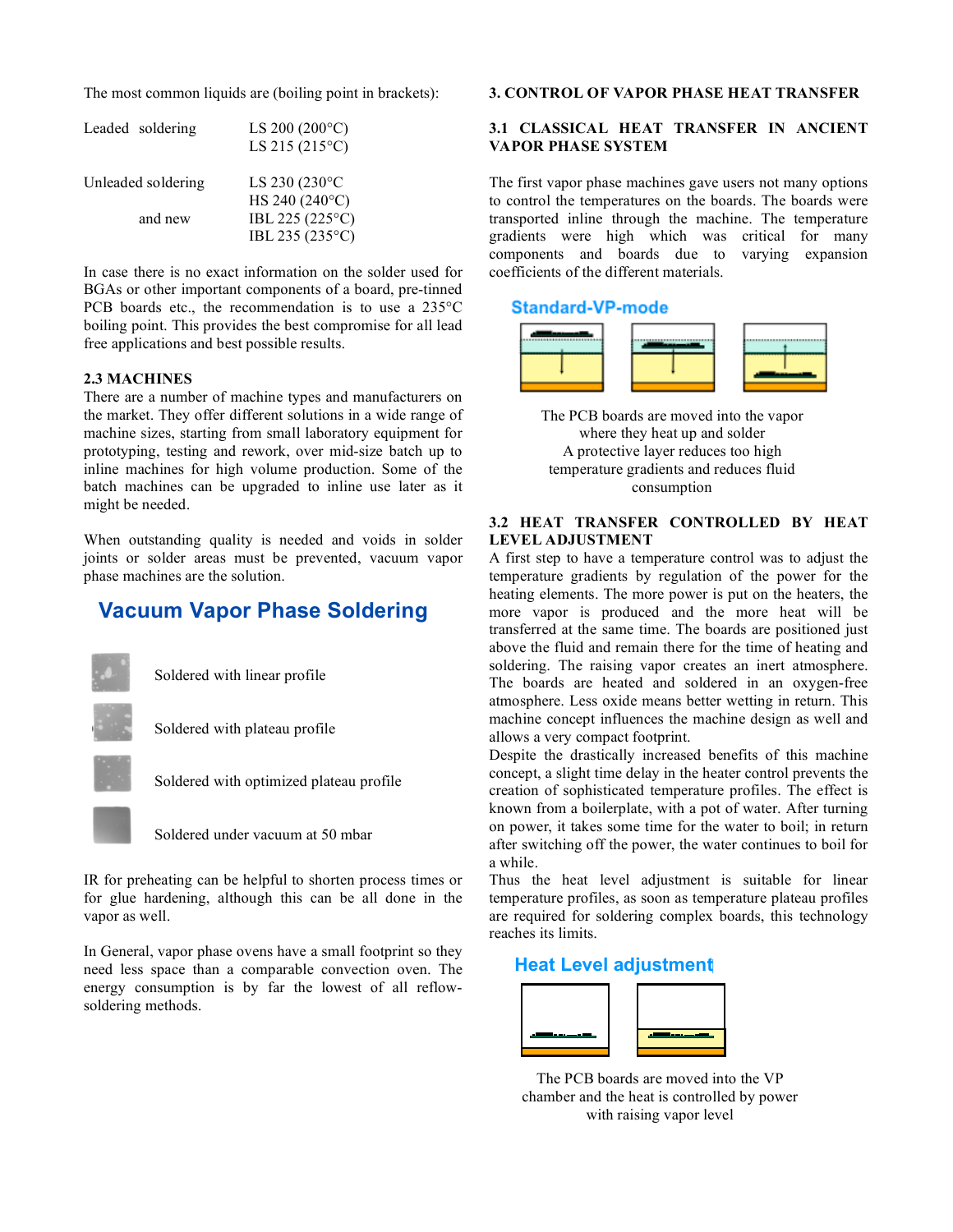## **3.3 HEAT TRANSFER CONTROL BY LEVEL ADJUSTMENT (SOFT VAPOR PHASE)**

The next evolution in heat control was the introduction of soft vapor phase (SVP). This patented process is controlling the heat transfer by adjusting the penetration level of the solder goods in the vapor.

## **Soft Vapor Phase (SVP) mode**



The PCB boards are moved into different levels in the vapor up and down. This allows to create all kinds of profiles

The benefit of this procedure is the immediate temperature gradient control as a function of the height level of the boards. Any temperature gradient or plateau can be realized and a process control surveys the process to ensure exact repeatability. The creation of plateau temperature profiles reduces voids significantly, prevents tombstoning and avoids the introduction of thermal stress.



## **Soft Vapor Phase**

The graphic above shows the different stages of the SVP process. In the first step the PCB is moved into the vapor and the board temperature increases. The second step is activated as soon as a preset plateau temperature is reached, in the sample above it is 150°C. To achieve this, the PCB is moved up to the vapor boundary. After a soaking time of 60 sec. the PCB is moved over dedicated levels downwards, controlling the gradient and reaching the soldering temperature. The soldering time (time over liquidus) can be pre-selected and is controlled by the solder automatic, thus limiting the temperature introduction to a minimum and still ensuring a thorough soldering result.

#### **4. CONCLUSION**

Convection is today´s most common reflow soldering process. For many applications it is provides acceptable results. The machines are usually designed as inline machines with straight board handling for high throughput.

Vapor phase soldering has become competitive also for high volume productions. State of the art machines offer high throughput in combination with high quality results. The vapor, like all gases, is tending to equally fill out a given sphere, such as a vapor phase process chamber. The equal temperature distribution over the boards is automatically provided by this physical effect, while in a convection oven the cross profile can vary in temperature. The physical limitation of the maximum temperature in a vapor phase system does not require further controlling mechanisms to avoid overheating. This quality feature is also today providing highest benefits in long-term reliability of the soldered electronic boards. In a convection oven the creation of temperature profiles needs thorough preparation, overheating cannot be securely avoided especially on boards with varying mass distribution.

The excess heat needed to ensure a perfect solder result in vapor phase soldering is only 5°C to 10 °C over the melting point of the solder paste. Other reflow methods require 30°C to 35°C excess heat for the same task due to its lower heat transfer rate.

Lower soldering temperatures are limiting the stress for the components, avoid delaminations on PCB substrates and limit the risk of popcorning on modern components.



The vapor phase process provides an oxygen free atmosphere at no extra cost leading to the best possible wetting. The energy consumption (typically 5-6 kW for a large inline system) is much lower then convection as the energy remains in the hot liquid. Optimized insulation reduces the introduction of heat into the surrounding and thus enables to save air conditioning cost in the plant.

Vapor phase ovens are smaller than convection ovens, thus they also save space in production.

Considering today´s and future complex components and processes, vapor phase is a perfect choice.